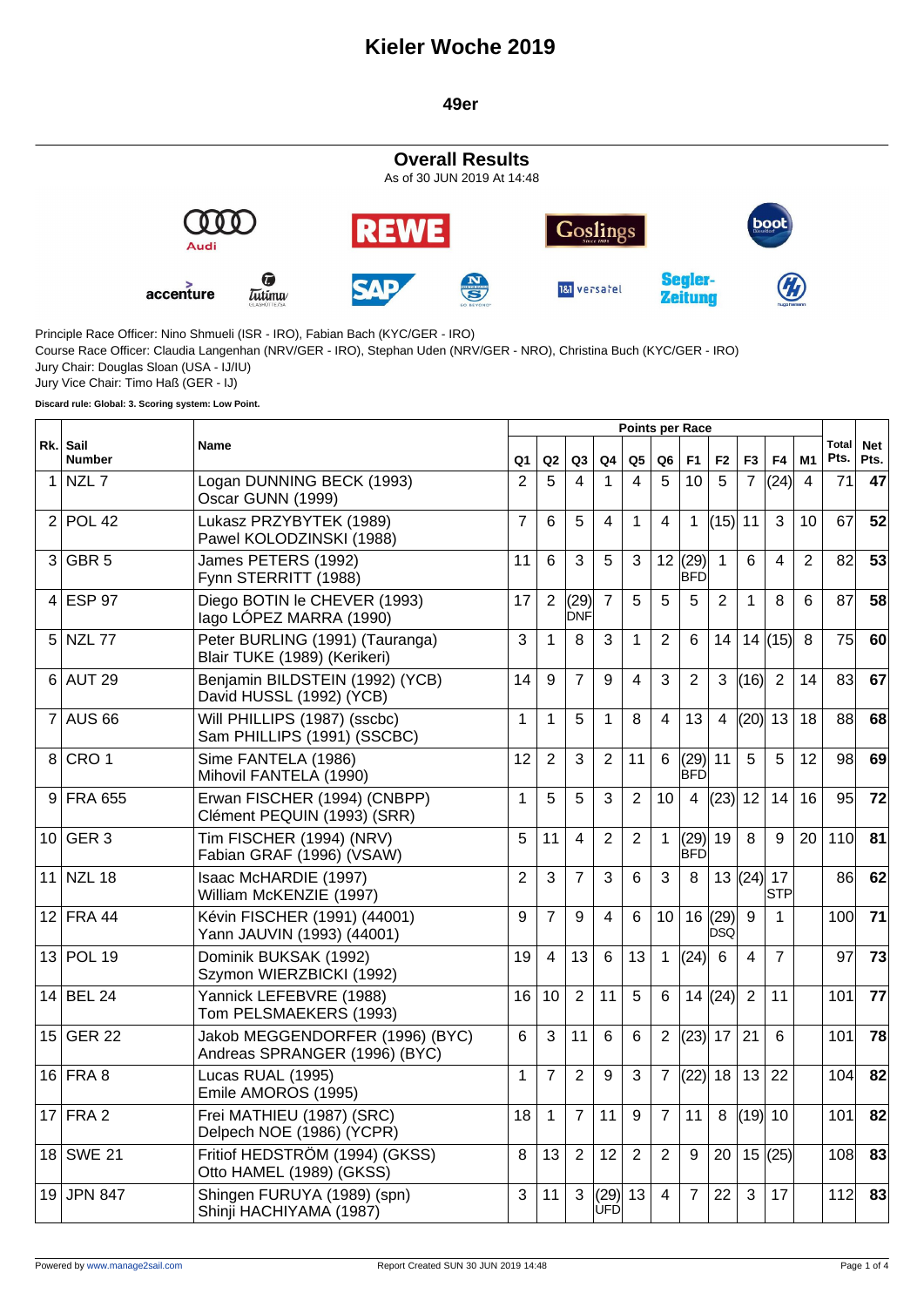### **49er**

#### **Overall Results**

As of 30 JUN 2019 At 14:48

|     |                       |                                                                                                         |                |                |                    |                |                 |                | <b>Points per Race</b> |                |                    |           |    |                      |                    |
|-----|-----------------------|---------------------------------------------------------------------------------------------------------|----------------|----------------|--------------------|----------------|-----------------|----------------|------------------------|----------------|--------------------|-----------|----|----------------------|--------------------|
| Rk. | Sail<br><b>Number</b> | Name                                                                                                    | Q1             | Q2             | Q3                 | Q4             | Q <sub>5</sub>  | Q <sub>6</sub> | F <sub>1</sub>         | F <sub>2</sub> | F <sub>3</sub>     | F4        | M1 | <b>Total</b><br>Pts. | <b>Net</b><br>Pts. |
|     | 20 DEN 30             | Jonas WARRER (1979) (Kongelig Dansk Yachtklub)<br>Jakob PRECHT JENSEN (1998) (Kongelig Dansk Yachtklub) | $\overline{2}$ | 10             | $\mathbf 1$        | 8              | 5               | 5              | 17                     | 26             | (27)               | 12        |    | 113                  | 86                 |
| 21  | <b>NED 194</b>        | Bart LAMBRIEX (1998) (HJC)<br>Pim van VUGT (1995) (WSV H2O)                                             | 4              | $\overline{7}$ | 1                  | 13             | 8               | $\mathbf{1}$   | 21                     | 12             |                    | 22   (27) |    | 116                  | 89                 |
|     | 22 GER 59             | Justus SCHMIDT (1992) (KYC)<br>Max BOEHME (1991) (KYC)                                                  | 9              | 10             | 1                  | 10             | 3               | 6              | (29)<br>IBFDI          | 16             | 17                 | 18        |    | 119                  | 90                 |
|     | 23 ITA 88             | Uberto CRIVELLI VISCONTI (1987) (svmm)<br>Gianmarco TOGNI (1986) (BSC)                                  | 12             | 12             | 11                 | 5              | 12              | 3              | 12                     | $\overline{7}$ | 18                 | (23)      |    | 115                  | 92                 |
| 24  | <b>GBR 234</b>        | James GRUMMETT (1999) (WPNSA)<br>Daniel BUDDEN (1998) (WPNSA)                                           | 8              | 5              | 9                  | 14             | 10 <sup>1</sup> | 10             | 20                     | 10             |                    | 10  (21)  |    | 117                  | 96                 |
|     | 25 AUS 71             | Kurt HANSEN (1997) (GSC)<br>Simon HOFFMAN (1998) (B16's)                                                | 12             | 8              | 11                 | 1              | $\overline{7}$  | 11             | 19                     | 9              | (28)               | 19        |    | 125                  | 97                 |
|     | 26 AUS 144            | James GROGAN (1999) (RBYC/SSCBC)<br>Charlie DIXON (1999) (RBYC/SSCBC)                                   | 14             | 4              | 13                 | 2              | 10 <sup>1</sup> | 16             | 3                      | (27)           | 26                 | 20        |    |                      | 135 108            |
| 27  | <b>GBR 118</b>        | Chris TAYLOR (1994)<br>Rhos HAWES (1997)                                                                | 21             | 2              | 10                 | $\overline{7}$ | 10 <sup>°</sup> | 9              | 15                     | 25             | 25                 | (26)      |    |                      | 150 124            |
|     | 28 USA 340            | Ian BARROWS (1995)<br>Mitchell KISS (1994)                                                              | 4              | 9              | (28)<br><b>DNC</b> | 9              | 4               | 8              | 18                     | 21             | 23                 | 28        |    |                      | 152 124            |
|     | 29 NZL 34             | Josh POREBSKI (1992) ()<br>Trent RIPPEY (1996) (TY/WBBC)                                                | 5              | 15             | (28)<br><b>DSQ</b> | 6              | 9               | 8              | 4                      | 3              | 1                  |           |    | 79                   | 51                 |
|     | 30 USA 141            | Harry MELGES (2001) (bmrt)<br>Finn ROWE (2000)                                                          | $\overline{7}$ | 4              | 10 <sup>°</sup>    | 10             |                 | 23(28)<br>IDSQ | 13                     | 5              | 2                  |           |    | 102                  | 74                 |
| 31  | <b>POL 164</b>        | Mikolaj STANIUL (2000) (yg)<br>Kuba SZTORCH (2000)                                                      | 5              | 3              | 8                  | 11             | 21              | (28)<br>IDSQ   | 17                     | $\overline{4}$ | 5                  |           |    | 102                  | 74                 |
|     | 32 NED 491            | Scipio HOUTMAN (1998) (KNZRV)<br>Manus OFFERMAN (1997) (KNZRV)                                          | $\overline{7}$ | 15             | 10 <sup>1</sup>    | $\overline{4}$ | 16              |                | 13   (18)              | 6              | 3                  |           |    | 92                   | 74                 |
|     | 33 GER 115            | Nils CARSTENSEN (1995) (FSC)<br>Jan FRIGGE (1994) (FSC)<br>Tom HEINRICH (1999) (KYC)                    | 6              | 8              |                    | 12  (16)  11   |                 | 9              | 9                      | 10             | 11                 |           |    | 92                   | 76                 |
| 34  | <b>USA 28</b>         | Judge RYAN (1991) (SDYC)<br>Hans HENKEN (1992) (CYC)                                                    | 13             | (18)           | $\overline{4}$     | 8              | 11              | 11             | 6                      | 14             | 10                 |           |    | 95                   | 77                 |
| 35  | <b>JPN 26</b>         | Leo TAKAHASHI (1998)<br>Ibuki KOIZUMI (1996)                                                            | 13             | (19)           | 6                  | 17             | 12              | $\overline{7}$ | $\overline{7}$         | $\overline{2}$ | 14                 |           |    | 97                   | 78                 |
|     | 36 GBR 245            | Gillies MUNRO (1996) (rfy)<br>Daniel HARRIS (1996)                                                      |                |                | 11  (16)   16      | 12             | 13              | 15             | 3                      | $\overline{7}$ | 8                  |           |    | 101                  | 85                 |
|     | 37 NED 191            | Lars van STEKELENBORG (1996)<br>Wancel BRAMER VAER (1995)                                               | 20             | 14             | 12                 | 16             | $\mathbf{1}$    |                | 17  (28) <br>IBFDI     | $\mathbf{1}$   | $\overline{7}$     |           |    | 116                  | 88                 |
|     | 38 GER 911            | Max STINGELE (1997) (KYC)<br>Linov SCHEEL (1996) (KYC)                                                  | 6              | 16             | 16                 | 8              | 14              | 9              | $\mathbf 1$            | 18             | (28)<br><b>DNC</b> |           |    | 116                  | 88                 |
|     | 39 ITA 147            | Simone FERRARESE (1988) (CVB)<br>Valerio GALATI (1993) (LNT)                                            | 19             | 11             | 6                  | 5              | 14              | 8              | $(20)$ 13              |                | 12                 |           |    | 108                  | 88                 |
|     | 40 NZL 989            | Jackson KEON (2000) (AYC)<br>Scott McKENZIE (2000) (AYC)                                                | 4              | 8              | 13                 | 15             | 16              |                | 12  (23)  15           |                | 6                  |           |    | 112                  | 89                 |
| 41  | <b>CAN 905</b>        | Alexander HEINZEMANN (1992) (RVYC)<br>Justin BARNES (1991)                                              | 3              | 14             | 12                 | 16             | 8               |                | (19) 10                | 12             | 15                 |           |    | 109                  | 90                 |
|     | 42 USA 126            | Nevin SNOW (1993) (SDYC)<br>Dane WILSON (1994) (SDYC)                                                   | 9              | 13             | 19                 | $\overline{7}$ | 15              | 13             | $5\phantom{.0}$        | (23)           | 17                 |           |    | 121                  | 98                 |
|     | 43 CAN 760            | William JONES (1995) (RHYC)<br>Evan DEPAUL (1996) (RHYC)                                                | 11             | 14             | 14                 | 13             |                 | 16 12          | 11                     | 8              | (18)               |           |    | 117                  | 99                 |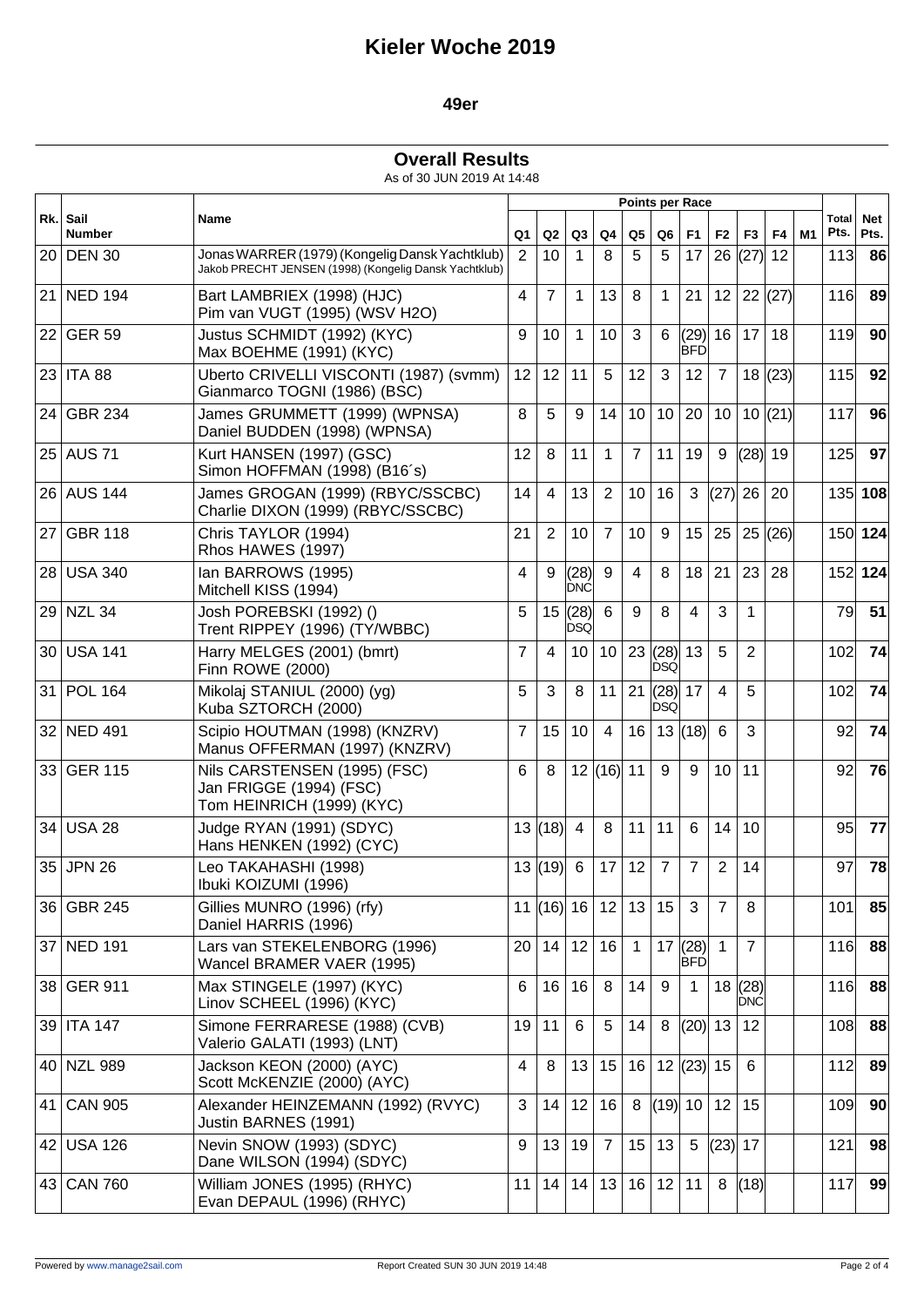### **49er**

### **Overall Results**

As of 30 JUN 2019 At 14:48

|     |                       |                                                                                                             |                 |       |                            |      |                        |            | <b>Points per Race</b>     |                |                    |    |    |               |                    |
|-----|-----------------------|-------------------------------------------------------------------------------------------------------------|-----------------|-------|----------------------------|------|------------------------|------------|----------------------------|----------------|--------------------|----|----|---------------|--------------------|
| Rk. | Sail<br><b>Number</b> | Name                                                                                                        | Q1              | Q2    | Q3                         | Q4   | Q5                     | Q6         | F1                         | F <sub>2</sub> | F <sub>3</sub>     | F4 | M1 | Total<br>Pts. | <b>Net</b><br>Pts. |
|     | 44 DEN 511            | Michael HANSEN (1990) (FS)<br>Mathias SLETTEN (1992)                                                        | 8               | (19)  | -9                         | 17   | 14                     | 18         | 19                         | 9              | 16                 |    |    |               | 129 110            |
|     | 45 NOR 888            | Tomas MATHISEN (1997) (RISØ)<br>Jeppe NILSEN (2000) (KNS)                                                   | 10              | 9     | (29)<br><b>DNC</b>         | 14   | 21                     | 17         | 8                          | 20             | 13                 |    |    |               | $141$ 112          |
| 46  | <b>GBR 284</b>        | Rory HUNTER (1997) (WPNSA)<br>Sam BATTEN (1993) (WPNSA)                                                     | (23)            | 12    | 8                          | 15   | 23                     | 14         | 22                         | 11             | 9                  |    |    |               | 137 114            |
| 47  | <b>OMA 145</b>        | Musab AL HADI (1989) (OMA)<br>Waleed AL KINDI (1992) (oma)                                                  | 13              | 15    | 17                         |      | 23  (24)  16           |            | 12                         | 19             | 4                  |    |    |               | 143 119            |
|     | 48 HKG 880            | SAKAI Akira (1992) (HKSI)<br>AYLSWORTH Russell (2001) (HKSI)                                                | 16              | 12    | 15                         | 19   | 22                     | 14         | $\overline{2}$             | 22             | (24)<br><b>STP</b> |    |    |               | 146 122            |
|     | 49 EST 321            | Juuso ROIHU (1998) (TYC)<br>Henri ROIHU (1995) (TYC)                                                        | 18              | 18    | 17                         | 21   | $\overline{7}$         | 13         | 14                         | 16             | (28)<br><b>DSQ</b> |    |    |               | 152 124            |
|     | 50 NZL 900            | Samuel BACON (2001)<br>Henry GAUTREY (1999)                                                                 | 14              | 25    | 18                         | 18   | $\overline{7}$         | 11         |                            | 15(28)<br>RET  | 22                 |    |    |               | 158 130            |
| 51  | <b>AUS 204</b>        | Oliver MANTON (1999) (rbyc)<br>Jack LLOYD (1993)                                                            | 16              | 18    | 16                         | 17   | 12                     |            | 18  (28)  17<br><b>BFD</b> |                | 23                 |    |    |               | 165 137            |
|     | 52 RSA 470            | Benji DANIEL (2000) (RCYC)<br>Alex BURGER (1996)                                                            | 10              | 20    | 17                         | 19   | 17                     | 16         |                            | 21   (24)      | 19                 |    |    |               | 163 139            |
|     | 53 GBR 140            | Nick ROBINS (1999) (hisc)<br>Billy VENNIS-OZANNE (1998)                                                     | (22)            | 16    | 21                         | 13   | 19 <sup>1</sup>        | 15         | 16                         | 21             | 20                 |    |    |               | 163 141            |
|     | 54 SUI 133            | Max HAENSSLER (1997) (GYC)<br>Joshua RICHNER (2002) (GYC)                                                   | 15              | 6     | 22                         | 21   | 9                      | 23         | $(28)$ 28<br>DNC DNC DNC   |                | 28                 |    |    |               | 180 152            |
|     | 55 AUT 235            | Keanu PRETTNER (1999) (UYCWg)<br>Jakob FLACHBERGER (1999) (UYCWg)                                           | 15              | 21    | 14                         | 14   | 17 <sup>1</sup>        | 21         | (28) 28                    |                | 28<br>DNCDNCDNC    |    |    |               | 186 158            |
| 56  | <b>THA 279</b>        | Don WHITCRAFT (1995) (dw)<br>Dylan WHITCRAFT (1996)                                                         | 15              | 17    | 6                          | (28) | 28<br><b>DNCDNC</b>    | 19         |                            |                |                    |    |    | 113           | 85                 |
|     | 57 IND 316            | Ganapathy KELAPANDA (1995) (YAI)<br>Varun THAKKAR (1995) (YAI)                                              | (22)            | 17    | 14                         | 22   | 18                     | 14         |                            |                |                    |    |    | 107           | 85                 |
|     | 58 DEN 362            | Joakim SALSKOV-IVERSEN (1995) (Yachtklubben Furesøen)<br>Markus Oliver NIELSEN (1995) (Middelfart Sejlklub) | 17              | 13    |                            |      | 15  (29)  29<br>DNCDNC | 15         |                            |                |                    |    |    | 118           | 89                 |
| 59  | $CAN$ 226             | Ryan WOOD (1997)<br>Andrew WOOD (1999)                                                                      | (22)            | 22    | 21                         | 15   | 15                     | 18         |                            |                |                    |    |    | 113           | 91                 |
|     | 60 FIN 203            | Victor SILÉN (1995) (NJK)<br>Oliver SILÉN (1999) (NJK)                                                      |                 |       | (24) 20 22 12 15 23        |      |                        |            |                            |                |                    |    |    | 116           | 92                 |
|     | 61 AUS 104            | John COOLEY (2000) (WSC)<br>Thomas CUNICH (1998) (RQYS)                                                     | (25) 21         |       | 19                         | 18   | 18 17                  |            |                            |                |                    |    |    | 118           | 93                 |
|     | 62 NOR 242            | Jostein AKER (2001) (TØSF)<br>Jacob UNDRUM (2000) (TØSF)                                                    |                 |       | 24 (26) 23                 | 10   | 17 24                  |            |                            |                |                    |    |    | 124           | 98                 |
|     | 63 NED 197            | Pim SCHEP (2001) (WVB)<br>Thomas SNOEK (1998) (WVM)                                                         | 20 <sub>1</sub> |       | 20 18 20                   |      |                        | 20(22)     |                            |                |                    |    |    | 120           | 98                 |
|     | 64 IND 104            | Sandip JAIN (1984) (yac)<br>Munna PANDIT (1989)                                                             | 10 <sup>1</sup> |       | 24 $(28)$ 18<br><b>DNF</b> |      | 22 26                  |            |                            |                |                    |    |    |               | 128 100            |
|     | 65 CAN 172            | William BONIN (2001) (RCYC)<br>Samuel BONIN (1999) (RCYC)                                                   |                 | 24 21 |                            |      | 18  (25)  20   21      |            |                            |                |                    |    |    |               | 129 104            |
|     | 66   ITA 114          | Edoardo CAMPOLI (1995) (CNMC)<br>Lorenzo CIANCHI (1998) (CNMC)                                              | 23              | 19    |                            |      | 21  (24)  20   21      |            |                            |                |                    |    |    |               | 128 104            |
|     | 67 CAN 334            | Galen RICHARDSON (2001) (RCYC)<br>Jake ADAIR (2000)                                                         | 18              | 22    | 19                         |      | 19   27   (29)         | <b>BFD</b> |                            |                |                    |    |    |               | 134 105            |
|     | 68 OMA 173            | Ahmed AL HASANI (1992) (Oman)<br>Axel SILVY (1986) (Oman)                                                   | 19              |       | 23  (28)  21<br><b>DNF</b> |      | 19 24                  |            |                            |                |                    |    |    |               | 134 106            |